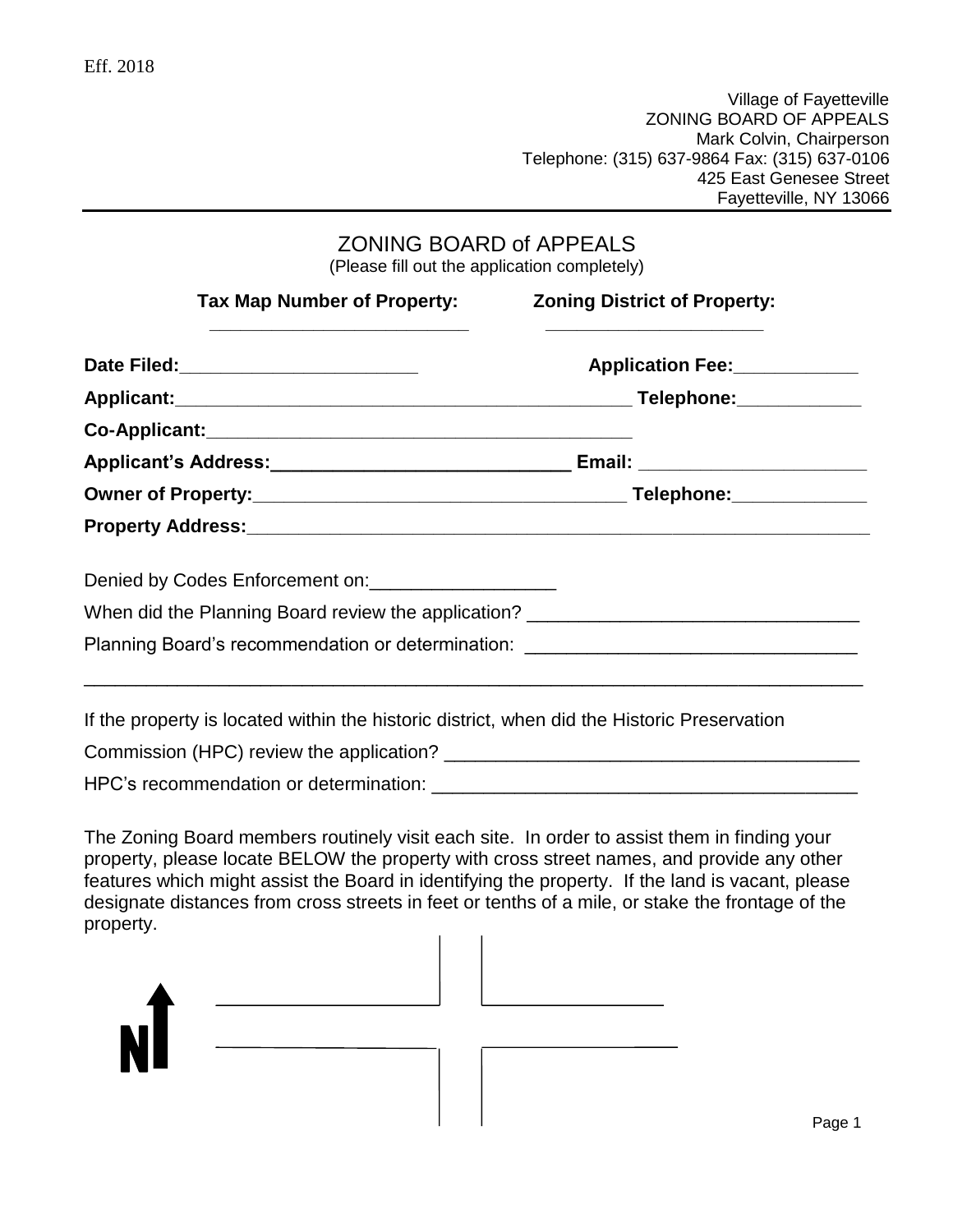Eff. 2018

| Size of Parcel: _______Width _________Depth ________Total Area ________Shape _________ |                                                         |      |      |
|----------------------------------------------------------------------------------------|---------------------------------------------------------|------|------|
| <b>Current Use of the Property:</b>                                                    |                                                         |      |      |
|                                                                                        |                                                         |      |      |
|                                                                                        |                                                         |      |      |
| Is the property located within 500 feet of: (Please check one.)                        |                                                         | YES. | - NO |
|                                                                                        | A boundary line of the Village of Fayetteville?         |      |      |
|                                                                                        | An existing or proposed County, State, or Highway Road? |      |      |

|                                                                  |  | $\mathbf{v}$ |  |
|------------------------------------------------------------------|--|--------------|--|
| An existing or proposed County, State Park, or Recreation Area?  |  | ( ) ( )      |  |
| Right of way or County owned or used stream or drainage channel? |  | ( ) ( )      |  |
| County or State owned lands with public building?                |  | ( ) ( )      |  |
| Is the property located within a flood plain or floodway?        |  | ( ) ( )      |  |

## **Appeal is made herewith for:**

- **( )** Interpretation of the Zoning Ordinance or Zoning Map
- **( )** Variance from the **AREA** restrictions of the Zoning Ordinance (See page 3.)
- **( )** Variance from the **USE** restrictions of the Zoning Ordinance (See page 4.)
- **( )** Other Appeal

## **The applicant requests a variance from the following Section(s) of the Code, granting the following relief:**

| <b>Code Section</b><br>(Title, Article) | <b>Subject</b>                                                                            | <b>Permitted</b> | <b>Proposed</b> | <b>Extent of</b><br><b>Relief Requested</b> |
|-----------------------------------------|-------------------------------------------------------------------------------------------|------------------|-----------------|---------------------------------------------|
| <b>Description of Proposed Use:</b>     |                                                                                           |                  |                 |                                             |
| <b>Proposed Hours of Operation:</b>     |                                                                                           |                  |                 |                                             |
|                                         | Mon__________Tues_________Wed________Thur__________Fri__________Sat ___________Sun_______ |                  |                 |                                             |
| <b>Expected Peak Hours:</b>             |                                                                                           |                  |                 |                                             |
|                                         | Weekday_________ Weekday Evening_______ Weekend Day_______ Weekend Evening______          |                  |                 |                                             |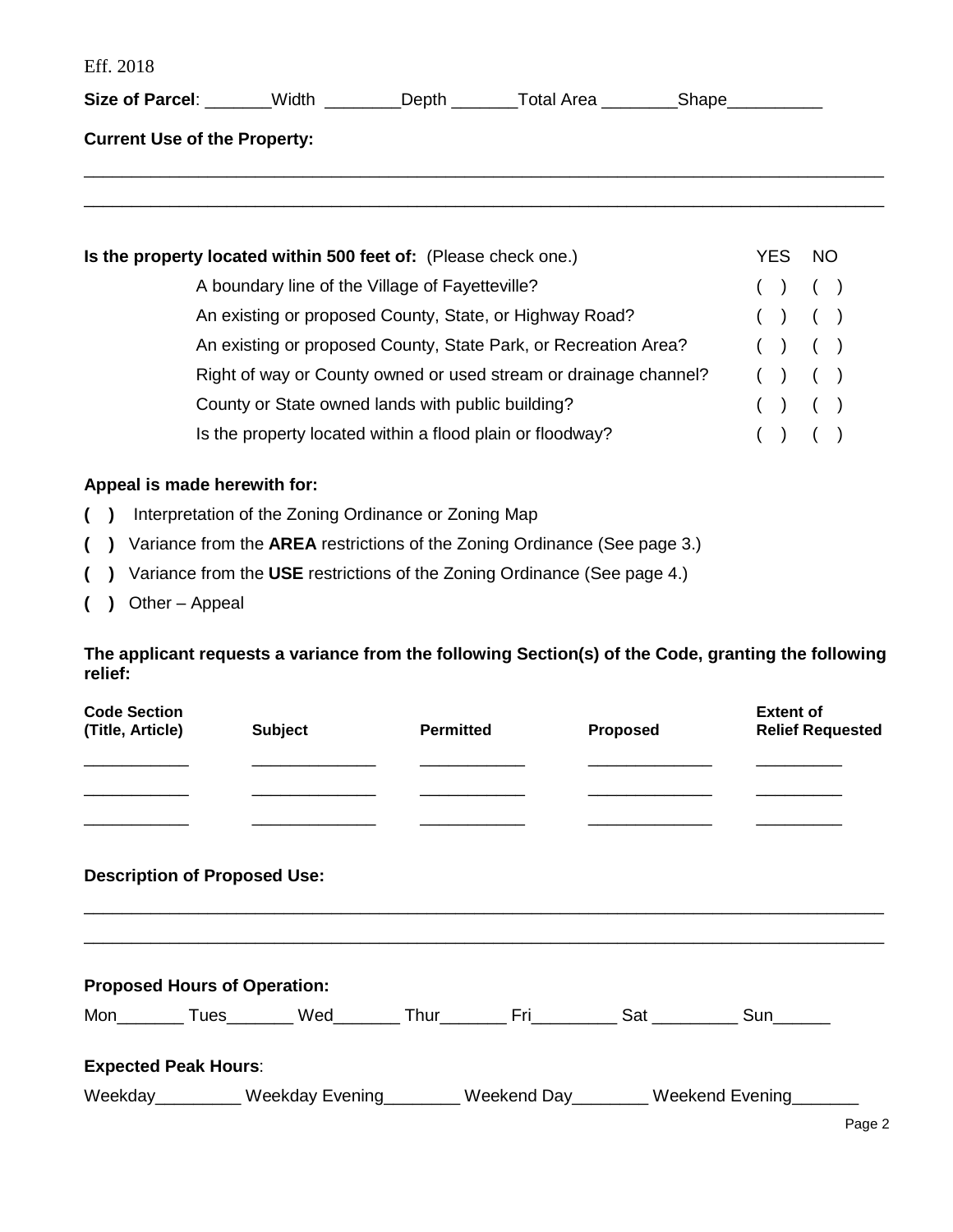Eff. 2018 **Expected Parking Needs: Expected Parking Needs: Expected Parking Needs: Expected Parking Needs: Parking Service Expected Exterior Storage: Exterior Storage: Expected Exterior Storage: Description of any proposed interior improvements: \_\_\_\_\_\_\_\_\_\_\_\_\_\_\_\_\_\_\_\_\_\_\_\_\_\_\_\_\_\_\_\_\_\_\_\_\_\_\_\_\_\_\_\_\_\_\_\_\_\_\_\_\_\_\_\_\_\_\_\_\_\_\_\_\_\_\_\_\_\_\_\_\_\_\_\_\_\_\_\_\_\_\_\_ \_\_\_\_\_\_\_\_\_\_\_\_\_\_\_\_\_\_\_\_\_\_\_\_\_\_\_\_\_\_\_\_\_\_\_\_\_\_\_\_\_\_\_\_\_\_\_\_\_\_\_\_\_\_\_\_\_\_\_\_\_\_\_\_\_\_\_\_\_\_\_\_\_\_\_\_\_\_\_\_\_\_\_\_ Description of drainage flows and controls: \_\_\_\_\_\_\_\_\_\_\_\_\_\_\_\_\_\_\_\_\_\_\_\_\_\_\_\_\_\_\_\_\_\_\_\_\_\_\_\_\_\_\_\_\_\_ \_\_\_\_\_\_\_\_\_\_\_\_\_\_\_\_\_\_\_\_\_\_\_\_\_\_\_\_\_\_\_\_\_\_\_\_\_\_\_\_\_\_\_\_\_\_\_\_\_\_\_\_\_\_\_\_\_\_\_\_\_\_\_\_\_\_\_\_\_\_\_\_\_\_\_\_\_\_\_\_\_\_\_ Full description of any proposed exterior improvements:\_\_\_\_\_\_\_\_\_\_\_\_\_\_\_\_\_\_\_\_\_\_\_\_\_\_\_\_\_\_\_\_\_\_\_ \_\_\_\_\_\_\_\_\_\_\_\_\_\_\_\_\_\_\_\_\_\_\_\_\_\_\_\_\_\_\_\_\_\_\_\_\_\_\_\_\_\_\_\_\_\_\_\_\_\_\_\_\_\_\_\_\_\_\_\_\_\_\_\_\_\_\_\_\_\_\_\_\_\_\_\_\_\_\_\_\_\_\_\_**

**AREA VARIANCE:** The questions below are the criteria for which an area variance

**Existing/Proposed Signage: \_\_\_\_\_\_\_\_\_\_\_\_\_\_\_\_\_\_\_\_\_\_\_\_\_\_\_\_\_\_\_\_\_\_\_\_\_\_\_\_\_\_\_\_\_\_\_\_\_\_\_\_\_\_\_\_\_\_\_**

**\_\_\_\_\_\_\_\_\_\_\_\_\_\_\_\_\_\_\_\_\_\_\_\_\_\_\_\_\_\_\_\_\_\_\_\_\_\_\_\_\_\_\_\_\_\_\_\_\_\_\_\_\_\_\_\_\_\_\_\_\_\_\_\_\_\_\_\_\_\_\_\_\_\_\_\_\_\_\_\_\_\_\_\_**

request is determined.

- 1) Will there be an undesirable change in the character of the neighborhood or a detriment to nearby properties?
- 2) Can the applicant achieve the benefit by some method, feasible for the applicant to pursue, other than an area variance?
- 3) Is the area variance request substantial?
- 4) Will the variance have an adverse effect on the physical or environmental conditions in the neighborhood or district?
- 5) Was the alleged difficulty self-created?

The above-stated questions will be discussed and evaluated by the Zoning Board of Appeals. Please state the basis for your variance request and attach that statement to this application.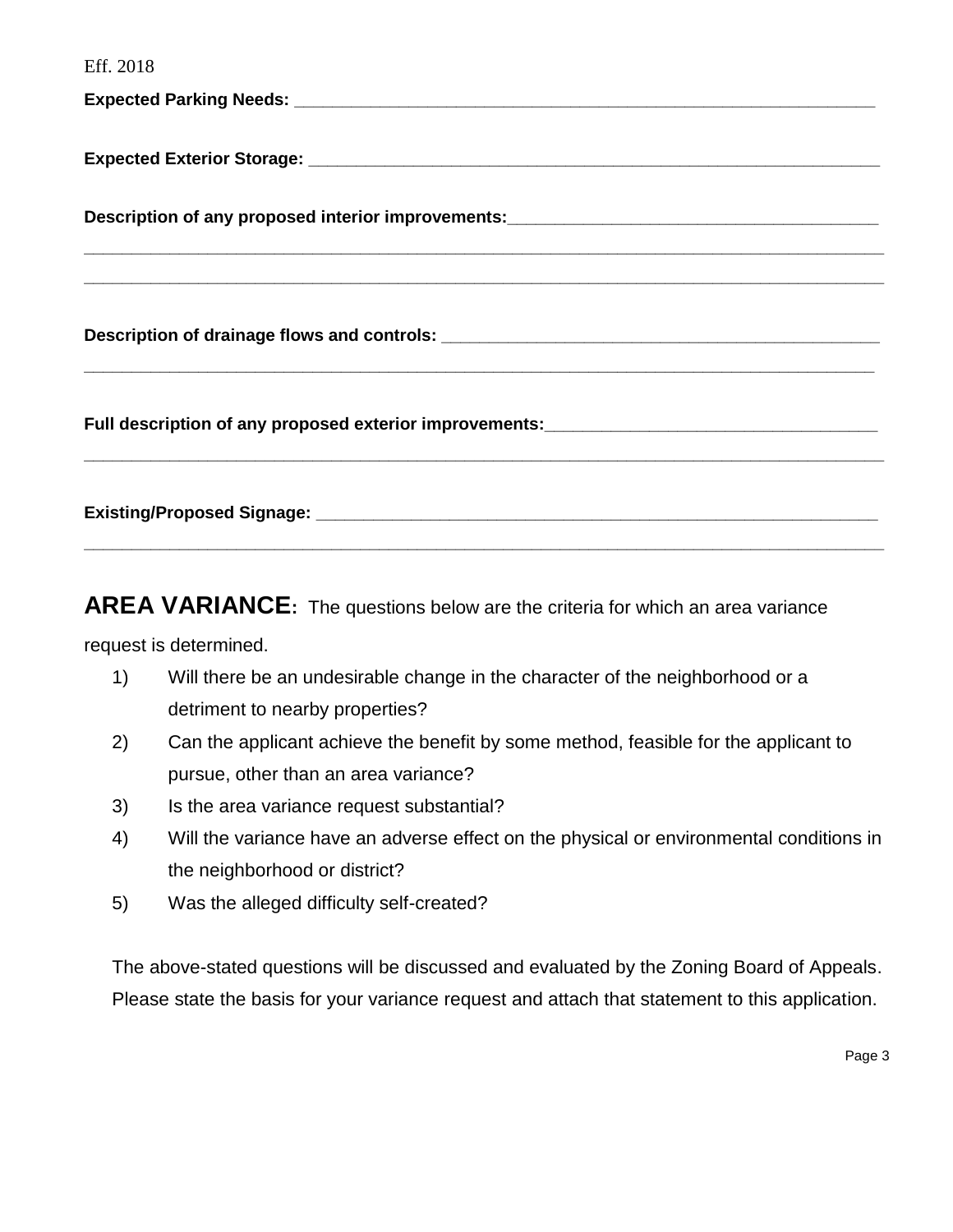Eff. 2018

**USE VARIANCE**: If the applicant requests to use the subject property for purposes which are not allowed or are prohibited by the Village of Fayetteville Codes, the applicant must demonstrate unnecessary hardship. In order to prove unnecessary hardship, the applicant must submit evidence demonstrating this:

- 1) The applicant is deprived of all economic use or benefit from the property in question, which deprivation must be established by competent financial evidence;
- 2) The alleged hardship relating to the property is unique, and does not apply to a substantial portion of the district or neighborhood;
- 3) That the requested use variance, if granted, will not alter the essential character of the neighborhood; and
- 4) That the alleged hardship has not been self-created.

Please state the basis for your appeal and attach that statement to this application.

## **DISCLOSURE OF INTEREST**

Pursuant to Section 809 of the General Municipal Law and Section 99-36 of the Code, every applicant for an area variance must certify the name, residence, and the nature and extent of the interest of any officer or employee of the State of New York, the Village of Fayetteville, the Town of Manlius, or the County of Onondaga, in the person, partnership, corporation, or association making such an application to the extent known to such applicant. The names, residences, and nature and extent of interest of all such public officers or employees are:

\_\_\_\_\_\_\_\_\_\_\_\_\_\_\_\_\_\_\_\_\_\_\_\_\_\_\_\_\_\_\_\_\_\_\_\_\_\_\_\_\_\_\_\_\_\_\_\_\_\_\_\_\_\_\_\_\_\_\_\_\_\_\_\_\_\_\_\_\_\_\_\_\_\_\_\_\_

\_\_\_\_\_\_\_\_\_\_\_\_\_\_\_\_\_\_\_\_\_\_\_\_\_\_\_\_\_\_\_\_\_\_\_\_\_\_\_\_\_\_\_\_\_\_\_\_\_\_\_\_\_\_\_\_\_\_\_\_\_\_\_\_\_\_\_\_\_\_\_\_\_\_\_\_\_

Please list any professionals who will be assisting you with your presentation at the public hearing:

| <b>Name</b> | Company | Profession | Telephone# |
|-------------|---------|------------|------------|
|             |         |            |            |
|             |         |            |            |
|             |         |            |            |